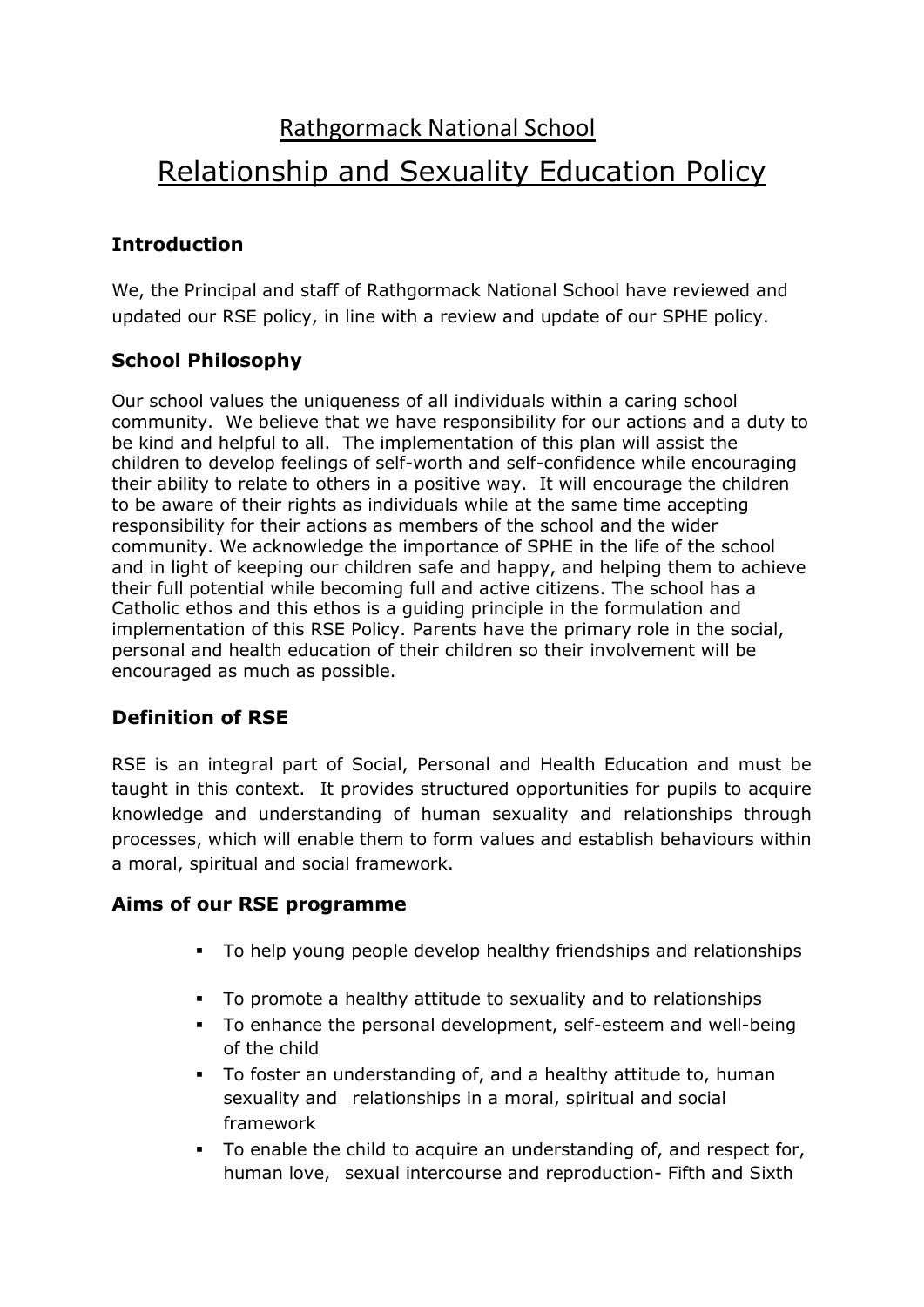Class

- To understand the physical changes taking place with the onset of puberty- Senior Classes
- To develop and promote in the child a sense of wonder and awe at the process of birth and new life.
- To enable the child to be comfortable with the sexuality of oneself and others while growing and developing.

We support the aims on which RSE is modelled. We encourage good behaviour, open communication, understanding and tolerance of differences, and respect for self and others. We recognise that both pupils and staff have rights and responsibilities in our school. A sense of responsibility is fostered and attention is paid to the wellbeing of all of the members of the school community.

## **Policies which support SPHE/RSE**

- **Child Protection Policy**
- Code of Behaviour
- **Anti-Bullying Policy**
- **Enrolment Policy**
- Acceptable Internet Usage Policy
- **Health & Safety Statement**

### **Guidelines for the Management and Organisation of RSE in our School Curriculum Matters**

The curriculum by NCCA will be followed as published, and will be taught from infants to  $6<sup>th</sup>$  class. All resources used will be in keeping with the ethos of the school, the whole school plan for SPHE and the RSE policy. Each class teacher will teach the content for their class level each year as laid out in the curriculum, and utilising the RSE manuals to complement their teaching

- **The strands Growing and Changing, and Taking Care of my Body are** covered in Year two of a 2 year SPHE plan.
- The sensitive lessons are covered as part of these broad topics (as outlined below)
- Special arrangements exist for the delivery of the sensitive elements from 5<sup>th</sup> class up (see below)
- **EXEC** Letters are sent out before RSE is taught
- Special consideration will be taken to ensure that the needs of children with SEN are met. Taking into account the pupil's social and emotional development, instruction will be based on individual needs where possible. Parents will be consulted around sensitive issues.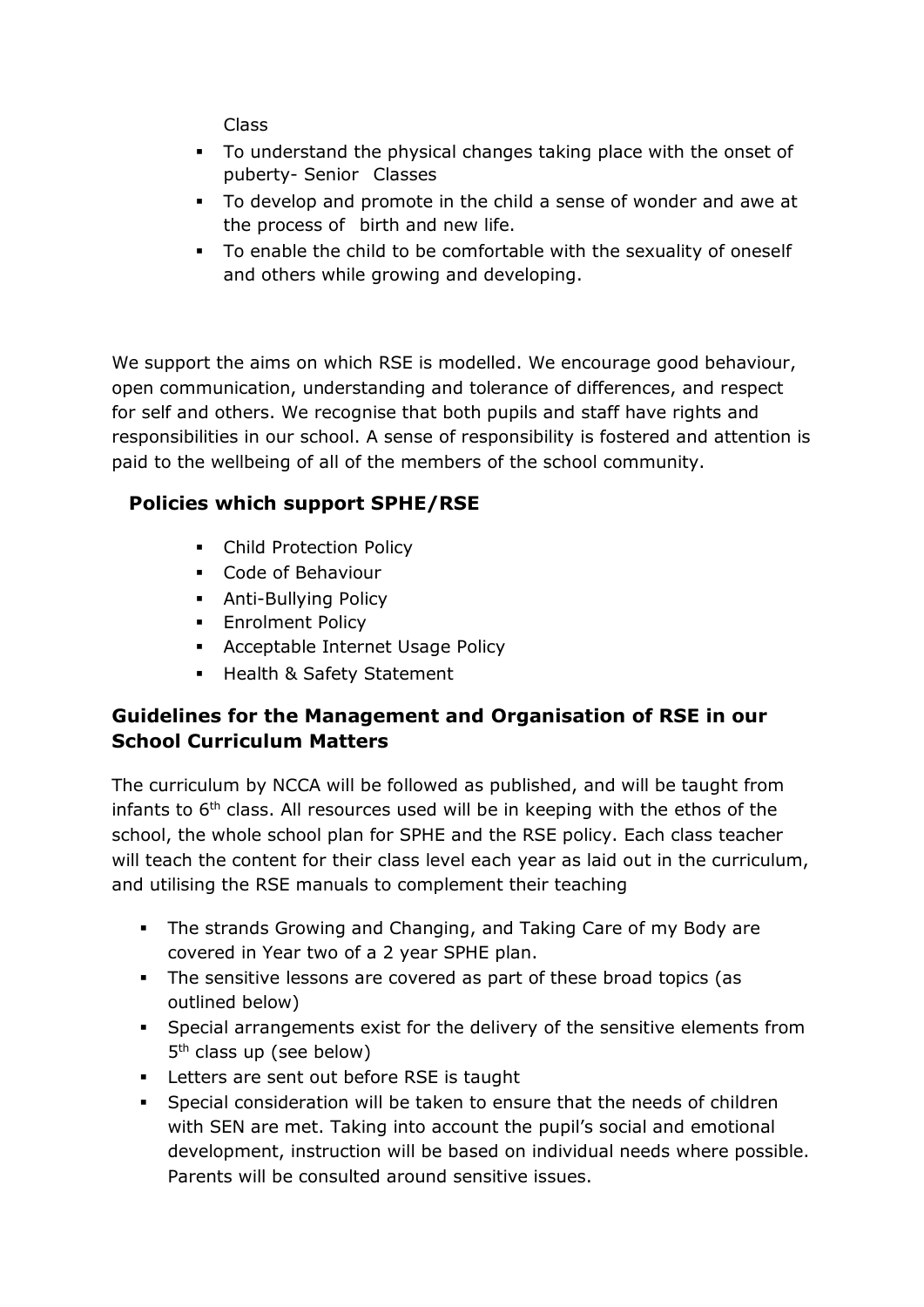## **Curriculum Planning**

RSE will be covered under the following strands and strand units of the SPHE curriculum:

| Strand: | Myself                                    |
|---------|-------------------------------------------|
|         | <b>Strand Units:</b> Growing and changing |
|         | Taking care of my body                    |

The RSE programme is divided into two main parts:

- A. The general programme which contains content such as:
	- Friendship
	- Self-identity
	- Family
	- Self-esteem
	- Growing up
- B. The second section will deal with any sensitive / specific content.

| Topics covered up to 2 <sup>nd</sup> class                                                                                                                                                                         | Topics from 3rd to 6 <sup>th</sup> classes include:                                                                                                                                                                                                                              |
|--------------------------------------------------------------------------------------------------------------------------------------------------------------------------------------------------------------------|----------------------------------------------------------------------------------------------------------------------------------------------------------------------------------------------------------------------------------------------------------------------------------|
| include:                                                                                                                                                                                                           |                                                                                                                                                                                                                                                                                  |
| Keeping Safe<br>Bodily changes during growth and<br>birth (birth-9)<br>Making age appropriate choices<br>Appreciating the variety of family<br>types and a variety of family life<br>that exists in our school and | Bodily changes<br>٠<br>Healthy eating, personal hygiene,<br>$\bullet$<br>exercise<br>Keeping Safe<br>$\bullet$<br><b>Expressing Feelings</b><br>$\bullet$<br>Appreciating the variety of family<br>$\bullet$<br>types within our school and<br>community and how we these family |
| community                                                                                                                                                                                                          | relationships shape us                                                                                                                                                                                                                                                           |
| Recognising and expressing                                                                                                                                                                                         | Making healthy and responsible<br>$\bullet$                                                                                                                                                                                                                                      |
| feelings                                                                                                                                                                                                           | decisions                                                                                                                                                                                                                                                                        |
| Self-care, hygiene, diet, exercise                                                                                                                                                                                 | Forming Friendships<br>$\bullet$                                                                                                                                                                                                                                                 |
| and sleep                                                                                                                                                                                                          | Discuss the stages and sequence of<br>$\bullet$                                                                                                                                                                                                                                  |
| Expressing opinions and listening                                                                                                                                                                                  | development of the human baby in                                                                                                                                                                                                                                                 |
| to others                                                                                                                                                                                                          | the womb $(4th$ class)                                                                                                                                                                                                                                                           |
| Naming the parts of the male/                                                                                                                                                                                      | Introduction to puberty and changes<br>$\bullet$                                                                                                                                                                                                                                 |
| female body using appropriate                                                                                                                                                                                      | (4 <sup>th</sup> class)                                                                                                                                                                                                                                                          |
| anatomical terms (Junior/ Senior                                                                                                                                                                                   | Changes that occur in boys and girls<br>$\bullet$                                                                                                                                                                                                                                |
| Infants)                                                                                                                                                                                                           | with the onset of puberty (Fifth                                                                                                                                                                                                                                                 |
| Naming the parts of the male/                                                                                                                                                                                      | Class)                                                                                                                                                                                                                                                                           |
| female body using appropriate                                                                                                                                                                                      |                                                                                                                                                                                                                                                                                  |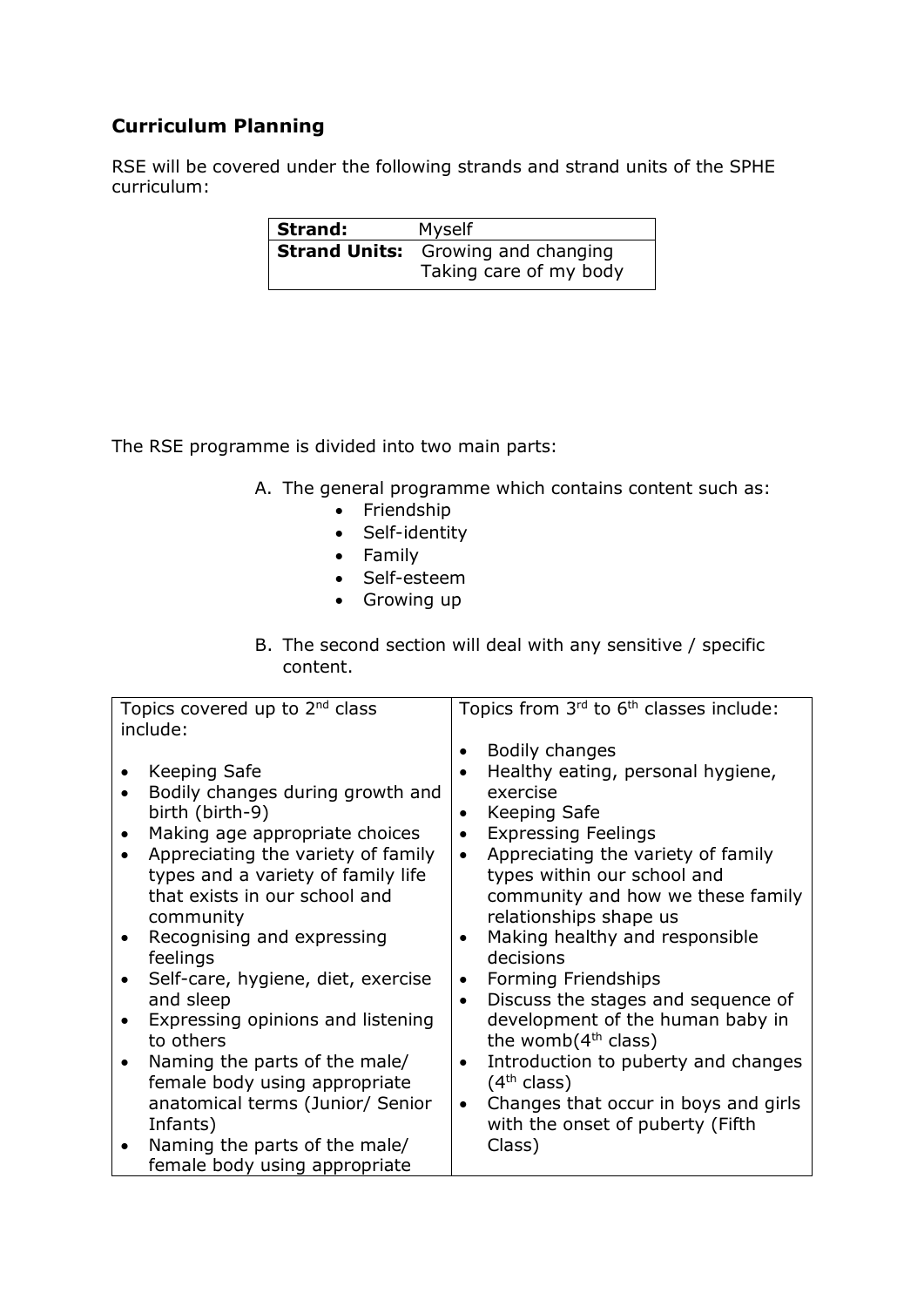| anatomical terms and identify<br>some of their functions (1st/2nd)<br>(Refer to Appendix 1 for specific | Reproductive system of male/female<br>adults (Fifth Class)<br>Understanding sexual intercourse,<br>conception and birth within the |
|---------------------------------------------------------------------------------------------------------|------------------------------------------------------------------------------------------------------------------------------------|
| vocabulary)                                                                                             | context of a committed loving<br>relationship (Fifth Class)                                                                        |

The RSE lessons are taught incrementally to support the appropriate and supportive development of the children and from  $4<sup>th</sup>$  class the following arrangements apply

| 4 <sup>th</sup> | $4th$ class lessons from RSE manuals – introduction to Puberty                                                                                                                                               |
|-----------------|--------------------------------------------------------------------------------------------------------------------------------------------------------------------------------------------------------------|
| <b>Class</b>    | Menstruation is not covered in 3rd class, but if teachers are<br>concerned that girls are entering puberty and need this information,<br>they will inform and provide support for parents. In some instances |
|                 | this lesson may be taught to girls in small groups depending on                                                                                                                                              |
|                 | need, with full co-operation with parents                                                                                                                                                                    |
| 5 <sup>th</sup> | We invite an independent facilitator to work with our 5th class for                                                                                                                                          |
| <b>Class</b>    | one day annually. The content of this programme is designed                                                                                                                                                  |
|                 | specifically for this age group. A Parent's Information talk forms part                                                                                                                                      |
|                 | of this school programme and parents are made aware of the                                                                                                                                                   |
|                 | content in advance of the children's lesson and are asked for                                                                                                                                                |
|                 | confirmation in writing that for their children will take part.                                                                                                                                              |
|                 |                                                                                                                                                                                                              |

#### **Approaches & Methodologies**

When implementing the programme, staff at Rathgormack National School will endeavor to display respect for and sensitivity towards the different cultural family backgrounds experienced by the children. The curriculum will be taught in an ageappropriate manner at all times. The curriculum will be taught from Junior Infants to 6th class. It will be taught through a spiral curriculum (key topics will be revisited in a developmental manner at regular intervals). The materials taught will reflect the needs of the children.

#### **The RSE curriculum will be taught through:**

 Stories and poems, classroom discussion, group work, games, art activities, reflection, role play, relevant video clips, circle time and a guest speaker.

The approach in school is child-centered and will always take the age and stage of development of the children into account. Appropriate vocabulary relating to sexuality, growing up, physical changes, parts of the body and feeling will be used. The use of slang will be discouraged.

## **Questions**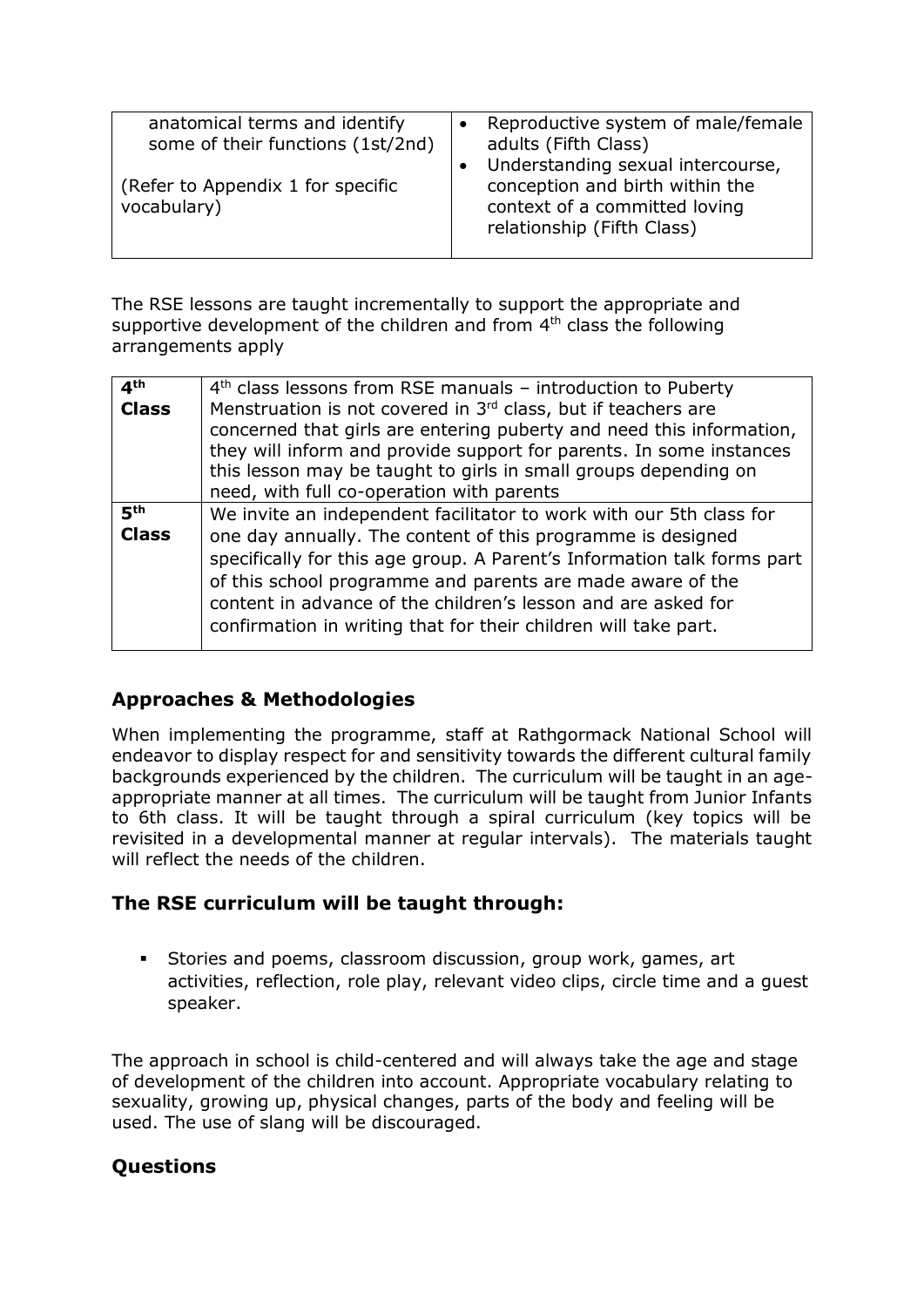- Questions arising from lesson content will be answered in an ageappropriate manner.
- The class teacher cannot answer questions which do not relate to the particular curriculum objectives for a class.
- Pupils will be informed if a question/issue is not on the programme and they will be advised to talk with their parents.
- **Teachers may exercise discretion to contact parents themselves if they** feel that a question is very inappropriate or needs to be communicated with home because of other reasons

Staff will not invalidate questions but use limits.

Invariably some questions may not be covered by the curriculum and any decisions to answer particular questions should take the following into account. If any staff member is unsure, they should explain to the child they will find out if they can answer their particular question, after chatting with the principal.

When deciding whether it is appropriate to answer a question or not the teacher should consider:

- If the question is a moral one, while being sensitive of different religious and non-religious backgrounds, teacher will refer the child to speak to their parents or guardians or to the Catholic teaching.
- It will be our policy not to answer personal questions about ourselves.
- A question is an opportunity to clarify, to teach and to reassure and in line with the SPHE curriculum which aims to equip children with attributes and skills necessary to live a democratic way of live with individual and group rights and responsibilities
- The teacher will use techniques to challenge children sensitively to develop critical thinking by facilitating appropriate discussion.

Sample responses;

- I'll do my best to answer your questions but I may not be able to answer all of them
- That's something you'll learn about as you get older
- Is that something you could talk to your parents / guardians / family about?
- We agreed in our contract that we wouldn't ask anyone personal questions.

For older children a 'communication box' will be used as part of a structured RSE lesson. Teachers can follow up on the written questions at a later date, thus allowing time to prepare suitable answers, consult with colleagues, etc.

If issues arise which might be seen to contravene Children's First Guidelines, the teacher will notify the designated liaison person in the school.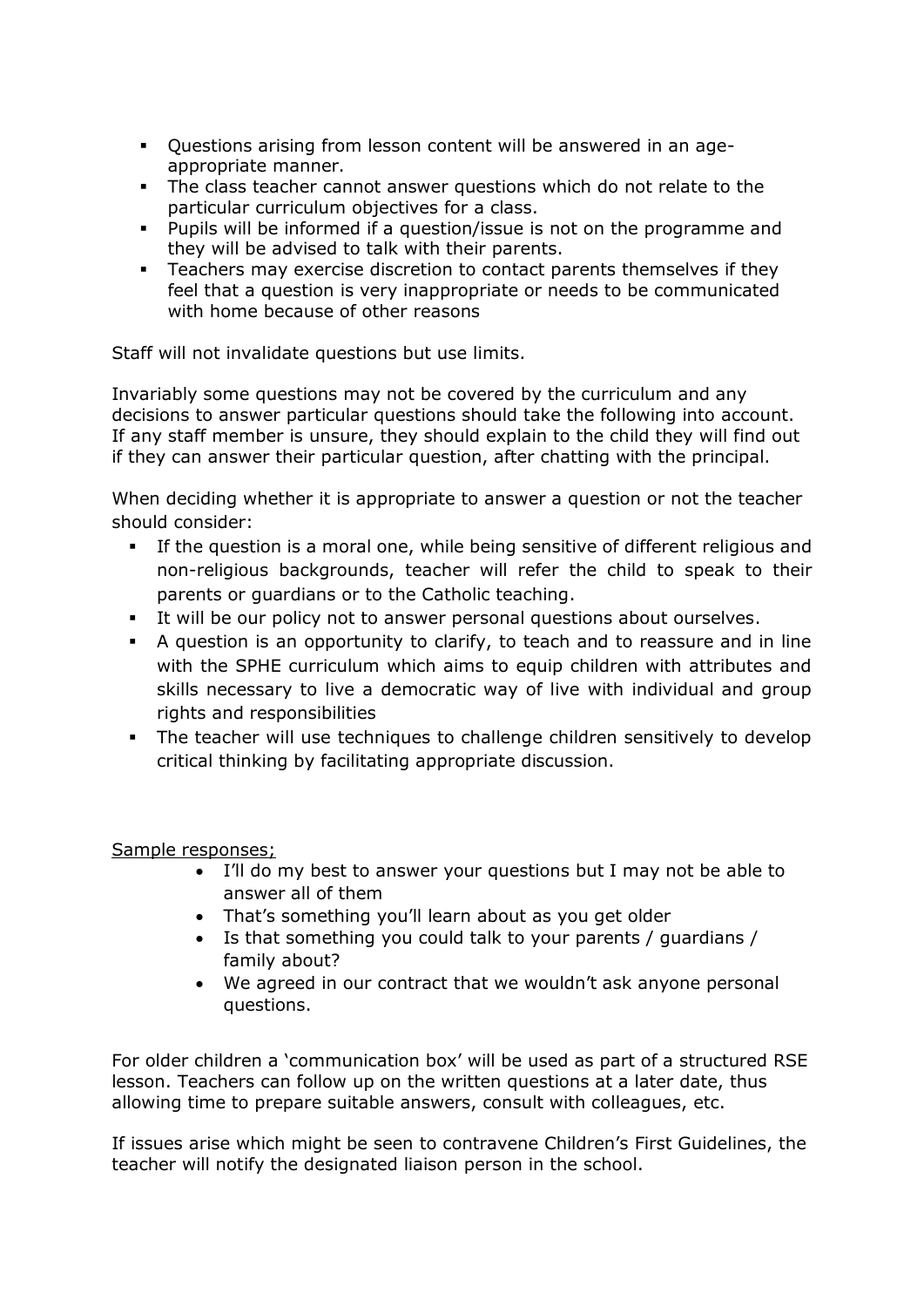## **Parental Involvement**

- Parents will be informed in advance of lessons on the sensitive areas of the RSE programme, with a letter relevant to what will be taught at their child's class level, example of letter see Appendix 2.
- The letter will be issued in advance, giving parents an opportunity to meet with relevant class teachers to discuss what is covered and to prepare their children, it also gives parents an opportunity to become involved, to inform themselves of the programme content and to prepare children for the information they will acquire around the sensitive areas and discuss areas covered in RSE/SPHE.
- Home-School links will be sent to parents outlining what has been taught regarding the sensitive lessons of RSE and the Stay Safe Programme.
- Parents are invited/welcome to view the curriculum and may speak to the class teacher if they have any concerns at any time during the year. The school acknowledges that parents have the primary responsibility for educating their children about growing and changing.
- Our RSE programme is inclusive and so we actively discourage withdrawal. Should a parent seek to have their child withdrawn from the RSE lessons, the school will take account of parental concerns, and parents' right to withdraw their child from themes pertaining to sensitive issues will be honoured on the understanding that the parents will sign a document agreeing to take full responsibility for this aspect of education themselves. Arrangements will be made with parents for that child during the teaching of these RSE lessons.

## **Confidentiality**

- If a child is withdrawn from the teaching of sensitive issues we cannot guarantee that the other children will not tell or inform him/her about what happened.
- **If there is disclosure by a child of abuse, or a teacher has any** concerns about a child, the school authorities will follow our Child Protection Policy. The Principal and Deputy Principal are our Designated Liaison Person and Deputy Designated Liaison Person respectively.

#### **Resources**

Relationships and Sexuality Education Manuals (DES). Each class teacher has a copy of the appropriate manual or access to it in online / pdf format. Other resources that support the broader aims of RSE include:

- **Stay Safe programme**
- Walk Tall Programme.
- Anatomical Dolls and Story books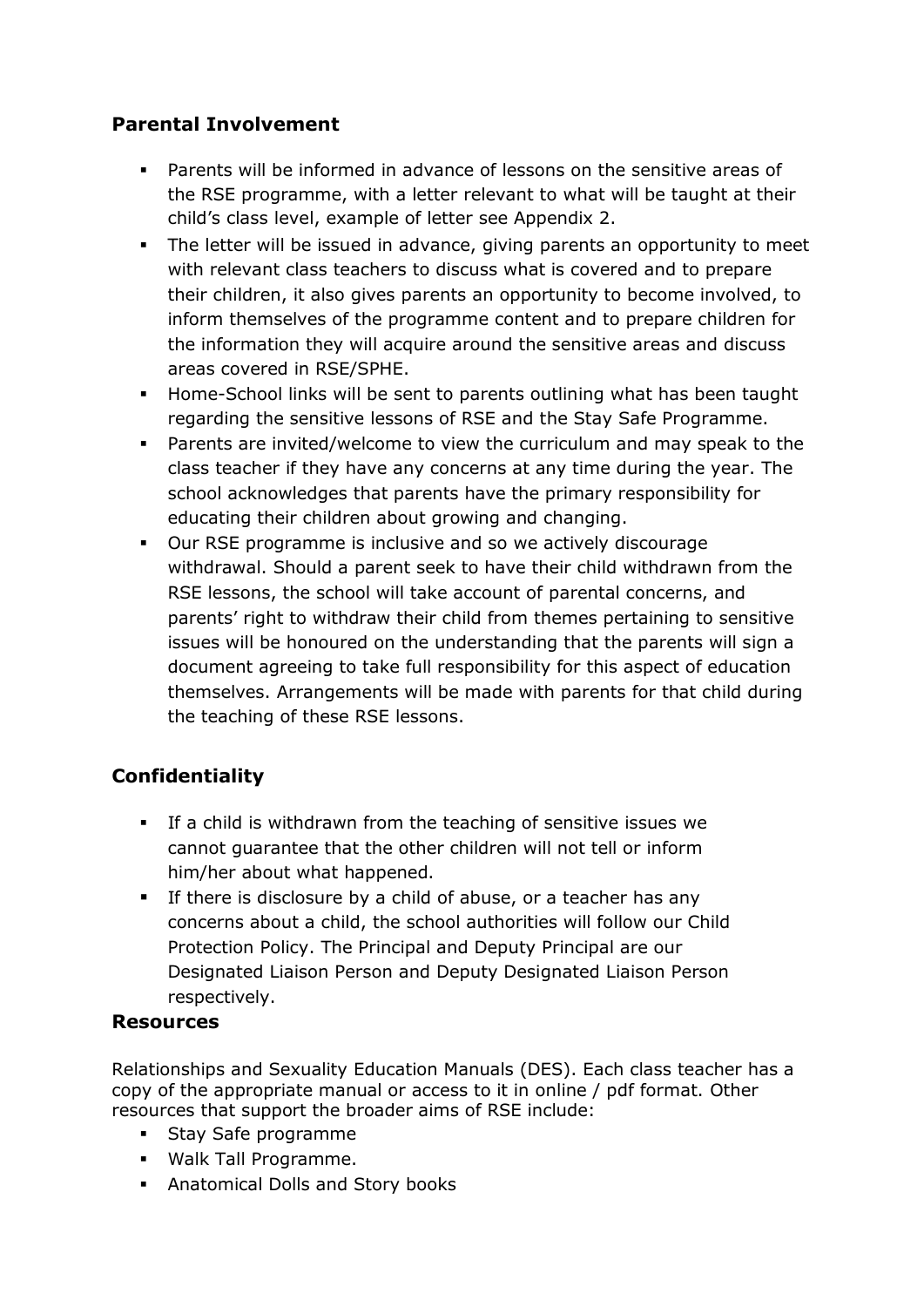### **Provision of Ongoing Support**

- Opportunities provided by our Education Centre will be brought to the attention of staff members. Teachers will be encouraged to attend CPD in RSE.
- Staff meetings are utilised as a platform for discussion and development of RSE materials.

#### **Review**

- The policy will be reviewed after every four years. The policy may also be reviewed at an earlier time should a need arise. Parents and staff will be informed of any amendments made.
- This plan was ratified by the Board of Management at a meeting in June 2019:

Signed: Signed: Signed: Signed: Signed: Signed: Signed: Signed: Signed: Signed: Signed: Signed: Signed: Signed: Signed: Signed: Signed: Signed: Signed: Signed: Signed: Signed: Signed: Signed: Signed: Signed: Signed: Signed Francis Quigley **Cathy Power** Chairperson, Board of Management Principal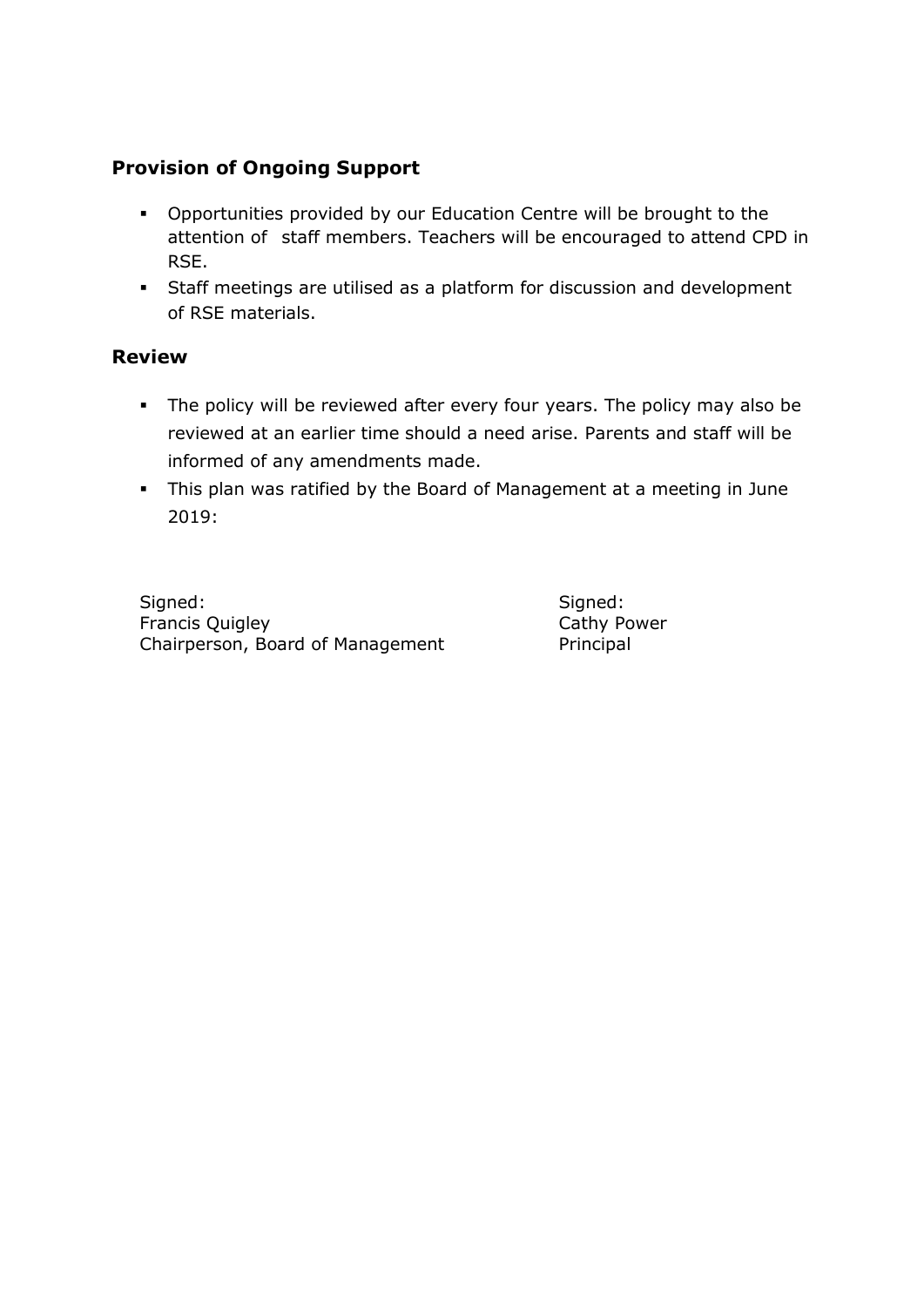| <b>Class</b>      | <b>Strand /strand Unit</b>                                                                                                                  | <b>Sensitive Content Objectives (consult</b>                                                                                                                                                                                                                                                          | Language                                                                    | Pages in RSE                                                                                     | <b>Resources</b>                                                                                 |
|-------------------|---------------------------------------------------------------------------------------------------------------------------------------------|-------------------------------------------------------------------------------------------------------------------------------------------------------------------------------------------------------------------------------------------------------------------------------------------------------|-----------------------------------------------------------------------------|--------------------------------------------------------------------------------------------------|--------------------------------------------------------------------------------------------------|
|                   |                                                                                                                                             | curriculum - for complete objectives in                                                                                                                                                                                                                                                               |                                                                             | Manuel's for                                                                                     | for other                                                                                        |
|                   |                                                                                                                                             | Growing/ Changing and taking Care of my                                                                                                                                                                                                                                                               |                                                                             | sensitive content                                                                                | content                                                                                          |
|                   |                                                                                                                                             | Body                                                                                                                                                                                                                                                                                                  |                                                                             | objectives                                                                                       | objectives                                                                                       |
| Junior<br>Infants | Myself<br>Growing and<br>٠<br>changing<br>Taking care of my<br>٠<br>body<br>Safety and<br>٠<br>protection:                                  | Growing and changing<br>Become aware of new life and birth in<br>the world<br>Develop an awareness of human birth<br>٠<br>Taking care of my body<br>Name parts of the male and female body                                                                                                            | Womb,<br>Breast/<br><b>Breast</b><br>feeding<br>Penis<br>Vagina             | New Life p68<br>I Grow p78                                                                       | <b>RSE</b> manuals<br><b>Walk Tall</b><br>manuals<br><b>Stay Safe</b><br>(Touches)               |
|                   | personal<br>protection                                                                                                                      | using anatomical terms                                                                                                                                                                                                                                                                                |                                                                             |                                                                                                  |                                                                                                  |
| Senior<br>Infants | Myself<br>Growing and<br>changing<br>Taking care of my<br>$\blacksquare$<br>body<br>Safety and<br>٠<br>protection:<br>personal              | Growing and changing<br>Become aware of new life and birth in<br>the word<br>$\blacksquare$<br>Develop an awareness of human birth<br>Taking care of my body<br>Name parts of the male and female body<br>using anatomical terms                                                                      | Revise<br>above                                                             | My Body p147<br>Caring for new life<br>p137                                                      | <b>RSE</b> manuals<br><b>Walk Tall</b><br>manuals<br>Stay Safe<br>(Touches)                      |
|                   | protection                                                                                                                                  |                                                                                                                                                                                                                                                                                                       |                                                                             |                                                                                                  |                                                                                                  |
| First             | Myself<br>Growing and<br>٠<br>changing<br>Taking care of my<br>п<br>body<br>Safety and<br>٠<br>protection:<br>personal<br>protection        | Growing and changing<br>Begin to understand that reproduction,<br>$\blacksquare$<br>birth, growth and death are all part of<br>new life cycles<br>Taking care of my body<br>Name the pars of the male and female<br>body using appropriate anatomical terms<br>and identify some of their functions   | Revise<br>above<br>Vulva,<br>Urethra                                        | The Wonder of new<br>life p59<br>How my body works<br>p67<br>Growing means<br>changing p77       | <b>RSE</b> manuals<br><b>Walk Tall</b><br>manuals<br>Stay Safe<br>(Touches)                      |
| Second            | <b>Myself</b>                                                                                                                               | Growing and changing                                                                                                                                                                                                                                                                                  | Revise                                                                      | The Wonder of new                                                                                | <b>RSE</b> manuals                                                                               |
|                   | Growing and<br>٠<br>changing<br>Taking care of my<br>٠<br>body<br>Safety and<br>protection:<br>personal<br>protection                       | Begin to understand that reproduction,<br>$\blacksquare$<br>birth, growth and death are all part of<br>new life cycles<br>Taking care of my body<br>Name the pars of the male and female<br>body using appropriate anatomical terms<br>and identify some of their functions                           | above                                                                       | life p151<br>When my body needs<br>special care p.161<br>Growing means<br>changing p171          | <b>Walk Tall</b><br>manuals<br><b>Stay Safe</b><br>(Touches)                                     |
| <b>Third</b>      | Myself                                                                                                                                      | Taking care of my body                                                                                                                                                                                                                                                                                | Revise                                                                      | Preparing for new life                                                                           | <b>RSE</b> manuals                                                                               |
|                   | Growing and<br>changing<br>Taking care of my<br>body<br>Safety and<br>п<br>protection:<br>personal<br>protection                            | Discuss the stages and sequence of<br>٠<br>development of human baby from<br>conception to birth                                                                                                                                                                                                      | above.<br>Umbilical<br>cord<br>Genitals<br>Lesbian<br>Gay<br>Homopho<br>bic | p69<br>As I grow and change<br>p93                                                               | <b>Walk Tall</b><br>manuals<br><b>Stay Safe</b><br>(Bullying &<br>Touches)                       |
| Fourth            | <b>Myself</b><br>Growing and<br>٠<br>changing<br>Taking care of my<br>٠<br>body<br>Safety and<br>٠<br>protection:<br>personal<br>protection | Growing and changing<br>Recognize and discuss how feelings and<br>٠<br>emotions are effected by the psychical<br>changes that take place during puberty<br>Taking care of my body<br>Discuss the stages and sequence of<br>development of human baby from<br>conception to birth<br>Menstruation<br>٠ | Revise<br>above.<br>Changes<br>in Puberty<br>Menstruati<br>on               | The wonder of new life<br>p169<br>Growing and changing<br>p195                                   | <b>RSE</b> manuals<br><b>Walk Tall</b><br>manuals<br><b>Stay Safe</b><br>(Bullying &<br>Touches) |
| Fifth<br>Class    | Myself<br>Growing and<br>$\blacksquare$<br>changing<br>Taking care of my<br>٠<br>body<br>٠                                                  | Taking care of my body<br>Identify and discuss the physical<br>٠<br>changes that occur in boys and girls with<br>the onset of puberty and understand that<br>these take place at different rates for                                                                                                  | Revise<br>and<br>include<br>above<br><b>Testicles</b>                       | My body grows and<br>changes p81<br>The wonder of new life<br>p92<br>Caring for new life<br>p103 | RSE manuals<br><b>Walk Tall</b><br>manuals<br>Stay Safe<br>(Touches)                             |
|                   | Safety and<br>protection:<br>personal<br>protection                                                                                         | everyone<br>Understand the reproductive system of<br>٠<br>both male and female adults<br>Growing and changing                                                                                                                                                                                         | Reproduct<br>ion<br>language                                                | Different kinds of love<br>p141                                                                  | Facilitator to<br>teach specific<br>content in 5 <sup>th</sup><br>class                          |